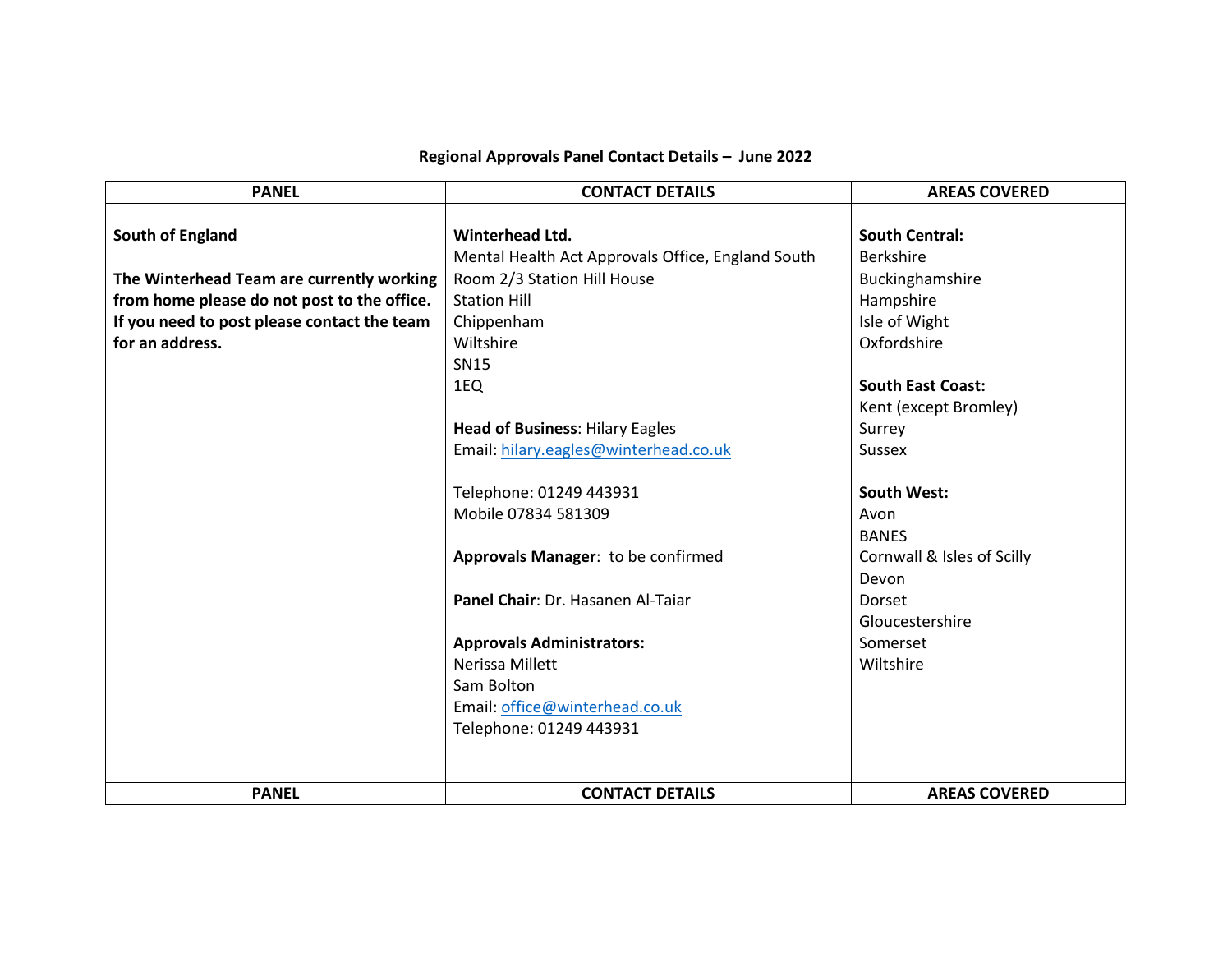| London | <b>London Approvals Panel</b>            | <b>Barking &amp; Havering</b>     |
|--------|------------------------------------------|-----------------------------------|
|        | <b>Mental Health Unit</b>                | Barnet                            |
|        | Northwick Park Hospital                  | Bexley & Greenwich                |
|        | <b>Watford Road</b>                      | <b>Brent &amp; Harrow</b>         |
|        | Harrow                                   | Bromley (Kent)                    |
|        | <b>HA13UJ</b>                            | Camden & Islington                |
|        |                                          | Croydon                           |
|        | Telephone: 0208 869 3515                 | Ealing, Hammersmith & Hounslow    |
|        | Fax: 0208 869 3516                       | East London & the City            |
|        | Email: s12acadmin@cnwl.nhs.net           | Enfield & Haringey                |
|        |                                          | Hillingdon                        |
|        | <b>Approvals Lead: Denista Wincey</b>    | Kensington, Chelsea & Westminster |
|        | Email: denista.wincey@nhs.net            | Kingston & Richmond               |
|        | Direct Line: 0208 869 5039               | Lambeth, Lewisham & Southwark     |
|        |                                          | Merton, Sutton & Wandsworth       |
|        | Panel Chair: Dr Masum Khwaja             | Newham                            |
|        |                                          | Redbridge & Waltham Forest        |
|        |                                          |                                   |
|        | <b>S12/AC Administrators:</b>            |                                   |
|        | Philip Thompson                          |                                   |
|        | Asmita Soni - Email: asmita.soni@nhs.net |                                   |
|        |                                          |                                   |
|        |                                          |                                   |
|        |                                          |                                   |

| <b>PANF</b> | <b>CONTACT DETAILS</b> | COVERED<br>EREL |
|-------------|------------------------|-----------------|
|             |                        |                 |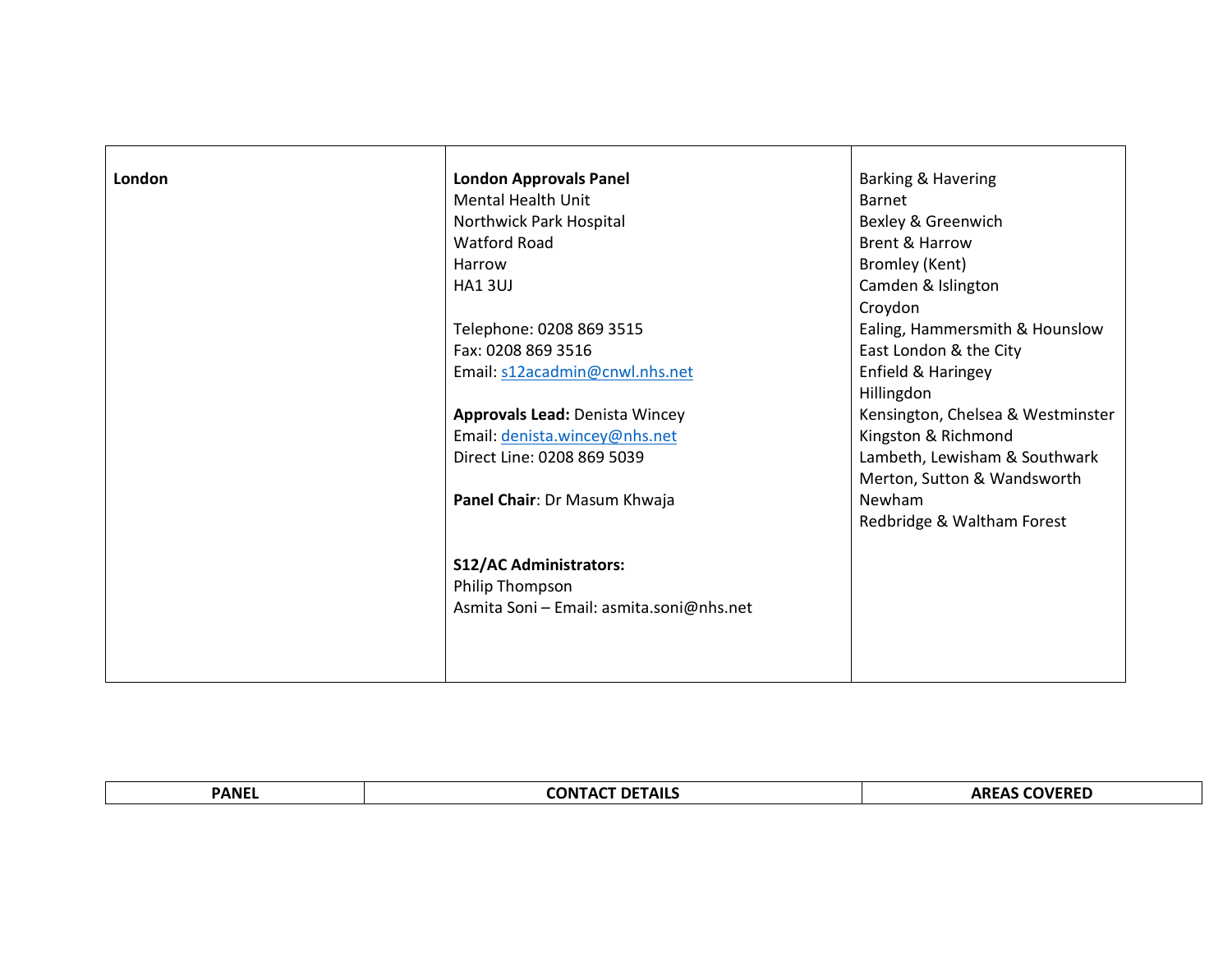| <b>Midlands &amp; East of England</b> | <b>Midlands &amp; East of England Approvals Panel</b> | <b>East of England</b> |
|---------------------------------------|-------------------------------------------------------|------------------------|
|                                       | Section 12(2) Approvals Office                        | Bedfordshire           |
|                                       | Midlands and East of England Approvals                | Cambridgeshire         |
|                                       | Woodfield House, Tickhill Road Site                   | Essex                  |
|                                       | Doncaster                                             | Hertfordshire          |
|                                       | South Yorkshire                                       | <b>Norfolk</b>         |
|                                       | <b>DN4 8QN</b>                                        | Suffolk                |
|                                       | Telephone: 01302 798154 / 798177                      | <b>East Midlands</b>   |
|                                       | Fax: 01302 796896                                     | Derbyshire             |
|                                       | Email: rdash.mha.approvals@nhs.net                    | Leicestershire         |
|                                       |                                                       | Lincolnshire           |
|                                       | Approvals Lead: Neena Abraham                         | Northamptonshire       |
|                                       | Email: neena.abraham@nhs.net                          | Nottinghamshire        |
|                                       |                                                       | Rutland                |
|                                       | Panel Chair: Dr. David Goodhead                       |                        |
|                                       |                                                       | <b>West Midlands</b>   |
|                                       | Panel Coordinator: Elizabeth Morgan                   | Herefordshire          |
|                                       |                                                       | Shropshire             |
|                                       | <b>Approvals Assistants:</b>                          | Staffordshire          |
|                                       |                                                       | Warwickshire           |
|                                       | Arlene Shepherd                                       | <b>West Midlands</b>   |
|                                       | Nicola Murray                                         | Worcestershire         |
|                                       |                                                       |                        |
|                                       |                                                       |                        |
|                                       |                                                       |                        |
| <b>PANEL</b>                          | <b>CONTACT DETAILS</b>                                | <b>AREAS COVERED</b>   |
|                                       |                                                       |                        |